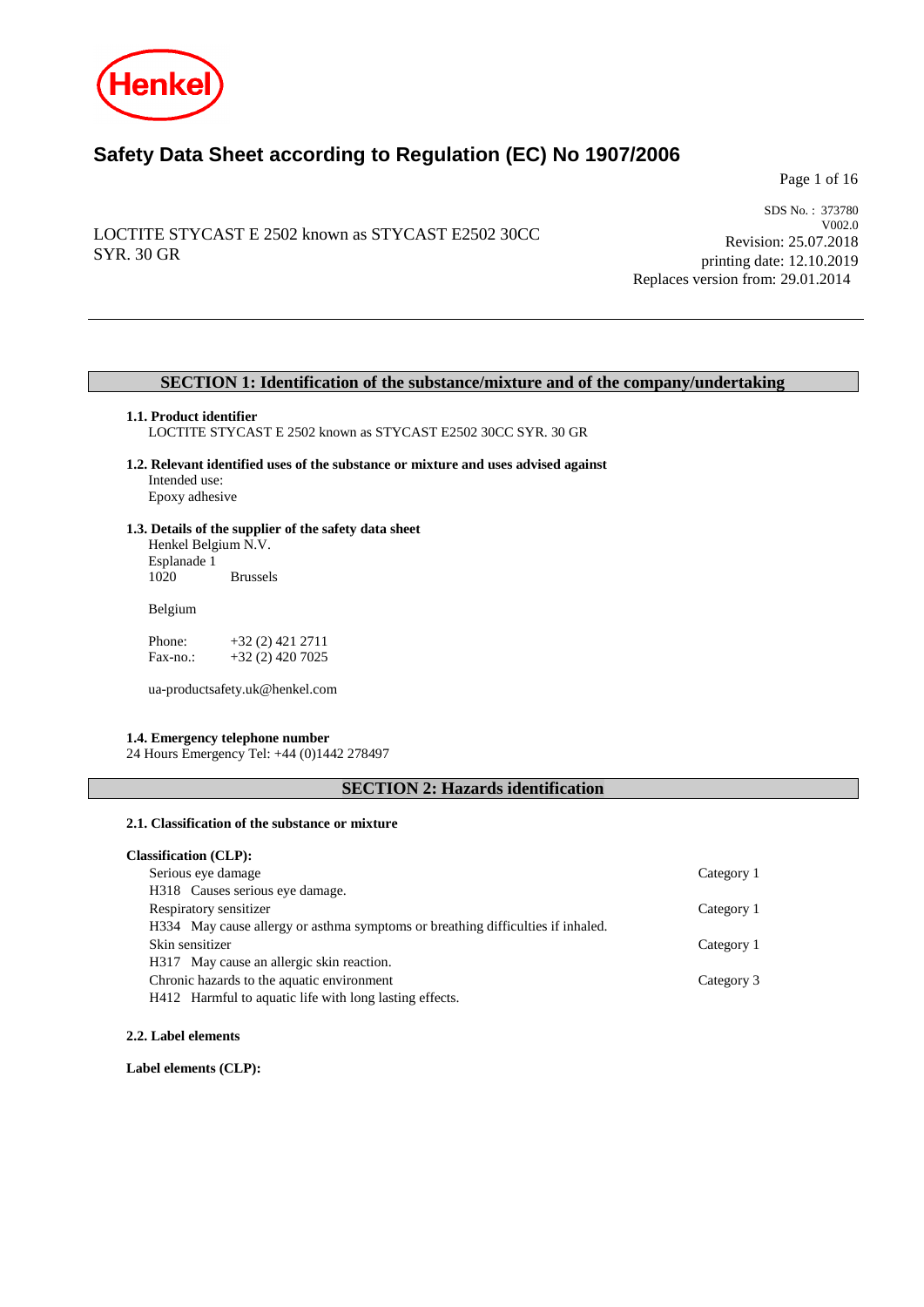| <b>Iazard pictogram:</b>                           |                                                                                                                                                                                                                                                                                                                     |
|----------------------------------------------------|---------------------------------------------------------------------------------------------------------------------------------------------------------------------------------------------------------------------------------------------------------------------------------------------------------------------|
| <b>Contains</b>                                    | 3,4-Epoxy cyclohexyl methyl-3,4-epoxy cyclohexyl carboxylate<br>Bisphenol-F epichlorhydrin resin; MW<700<br>Hexahydromethylphthalic anhydride                                                                                                                                                                       |
| <b>Signal word:</b>                                | Danger                                                                                                                                                                                                                                                                                                              |
|                                                    |                                                                                                                                                                                                                                                                                                                     |
| <b>Hazard statement:</b>                           | H334 May cause allergy or asthma symptoms or breathing difficulties if inhaled.<br>H318 Causes serious eye damage.<br>H317 May cause an allergic skin reaction.<br>H412 Harmful to aquatic life with long lasting effects.                                                                                          |
|                                                    |                                                                                                                                                                                                                                                                                                                     |
| <b>Precautionary statement:</b><br>Prevention      | P261 Avoid breathing vapors.<br>P273 Avoid release to the environment.                                                                                                                                                                                                                                              |
|                                                    | P280 Wear protective gloves/eye protection.                                                                                                                                                                                                                                                                         |
|                                                    |                                                                                                                                                                                                                                                                                                                     |
| <b>Precautionary statement:</b><br><b>Response</b> | P342+P311 If experiencing respiratory symptoms: Call a POISON CENTER or doctor.<br>P305+P351+P338 IF IN EYES: Rinse cautiously with water for several minutes. Remove<br>contact lenses, if present and easy to do. Continue rinsing.<br>P333+P313 If skin irritation or rash occurs: Get medical advice/attention. |

### **2.3. Other hazards**

None if used properly. Not fulfilling Persistent, Bioaccumulative and Toxic (PBT), very Persistent and very Bioaccumulative (vPvB) criteria.

**SECTION 3: Composition/information on ingredients**

### **3.2. Mixtures**

**General chemical description:** Adhesive **Base substances of preparation:** Epoxy resin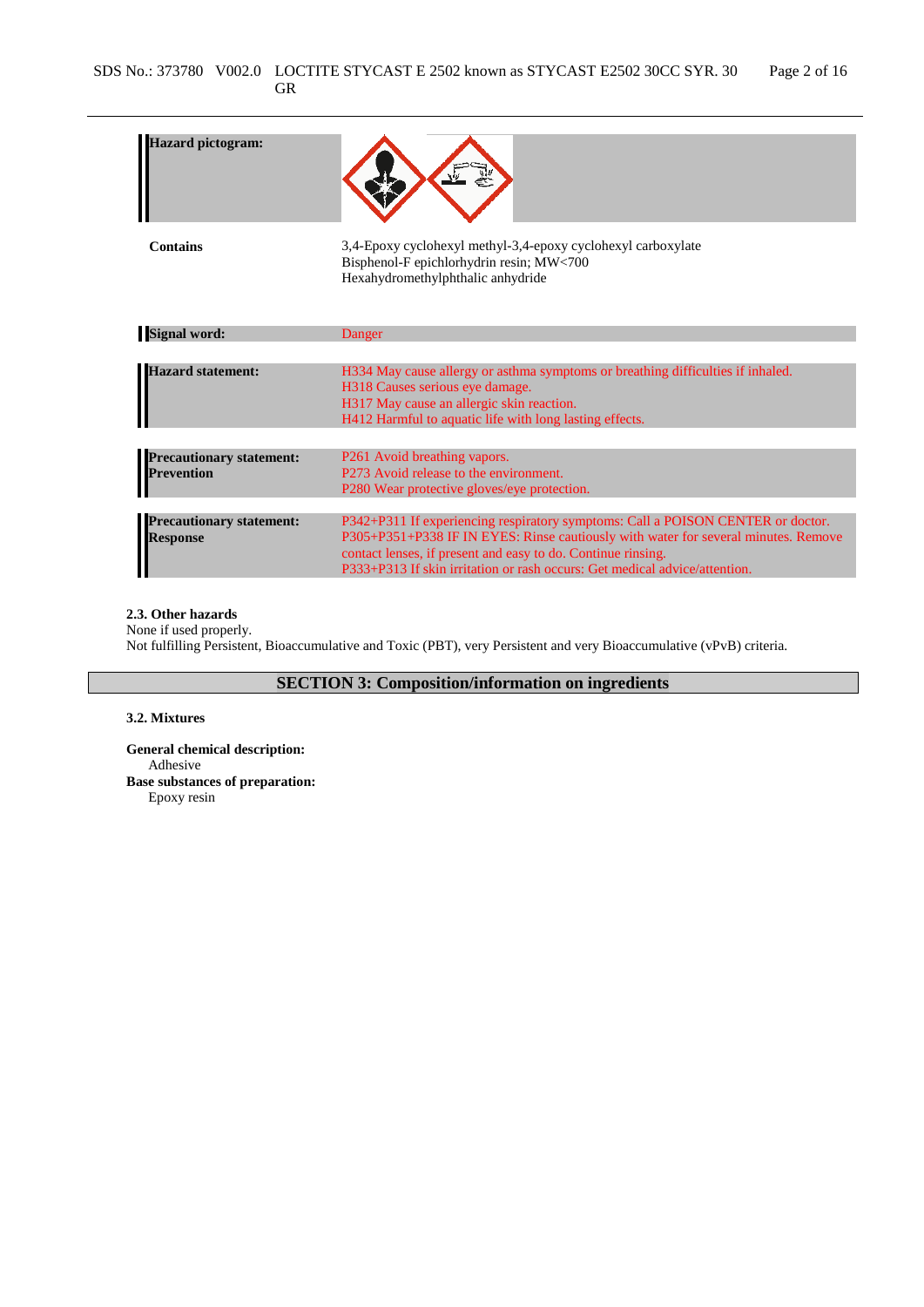#### **Declaration of the ingredients according to CLP (EC) No 1272/2008:**

| <b>Hazardous</b> components              | <b>EC</b> Number     | content    | <b>Classification</b>                     |
|------------------------------------------|----------------------|------------|-------------------------------------------|
| CAS-No.                                  | <b>REACH-Reg No.</b> |            |                                           |
| Hexahydromethylphthalic anhydride        | 247-094-1            | $10 - 20%$ | Eye Dam. 1                                |
| $25550 - 51 - 0$                         | 01-2119845474-33     |            | H318                                      |
|                                          |                      |            | Skin Sens. 1                              |
|                                          |                      |            | H317                                      |
|                                          |                      |            | Resp. Sens. 1                             |
|                                          |                      |            | H <sub>3</sub> 34                         |
|                                          |                      |            |                                           |
|                                          |                      |            | EU. REACH Candidate List of Substances of |
|                                          |                      |            | Very High Concern for Authorization       |
|                                          |                      |            | (SVHC)                                    |
| Quartz $(SiO2)$ , <1% respirable         | 238-878-4            | $1 < 5\%$  |                                           |
| 14808-60-7                               |                      |            |                                           |
| 3,4-Epoxy cyclohexyl methyl-3,4-epoxy    | 219-207-4            | $10 - 20%$ | Skin Sens. 1; Dermal                      |
| cyclohexyl carboxylate                   | 01-2119846133-44     |            | H <sub>3</sub> 17                         |
| 2386-87-0                                |                      |            | Aquatic Chronic 3                         |
|                                          |                      |            | H412                                      |
| Bisphenol-F epichlorhydrin resin; MW<700 | 500-006-8            | $1 < 5\%$  | Skin Irrit. 2; Dermal                     |
| $9003 - 36 - 5$                          | 500-006-8            |            | H <sub>315</sub>                          |
|                                          | 01-2119454392-40     |            | Skin Sens. 1A                             |
|                                          |                      |            | H317                                      |
|                                          |                      |            | Aquatic Chronic 2                         |
|                                          |                      |            | H411                                      |

**For full text of the H - statements and other abbreviations see section 16 "Other information". Substances without classification may have community workplace exposure limits available.**

## **SECTION 4: First aid measures**

### **4.1. Description of first aid measures**

Inhalation: Should not be a problem as product is of low volatility. However, if feeling unwell remove patient to fresh air.

Skin contact: Rinse with running water and soap. Obtain medical attention if irritation persists.

Eye contact:

Rinse immediately with plenty of running water (for 10 minutes), seek medical attention from a specialist.

Ingestion: Rinse mouth, drink 1-2 glasses of water, do not induce vomiting, consult a doctor.

**4.2. Most important symptoms and effects, both acute and delayed** RESPIRATORY: Irritation, coughing, shortness of breath, chest tightness.

SKIN: Rash, Urticaria.

After eye contact: Corrosive, may cause permanent damage to eyes (impairment of vision).

# **4.3. Indication of any immediate medical attention and special treatment needed**

See section: Description of first aid measures

# **SECTION 5: Firefighting measures**

**5.1. Extinguishing media Suitable extinguishing media:** water, carbon dioxide, foam, powder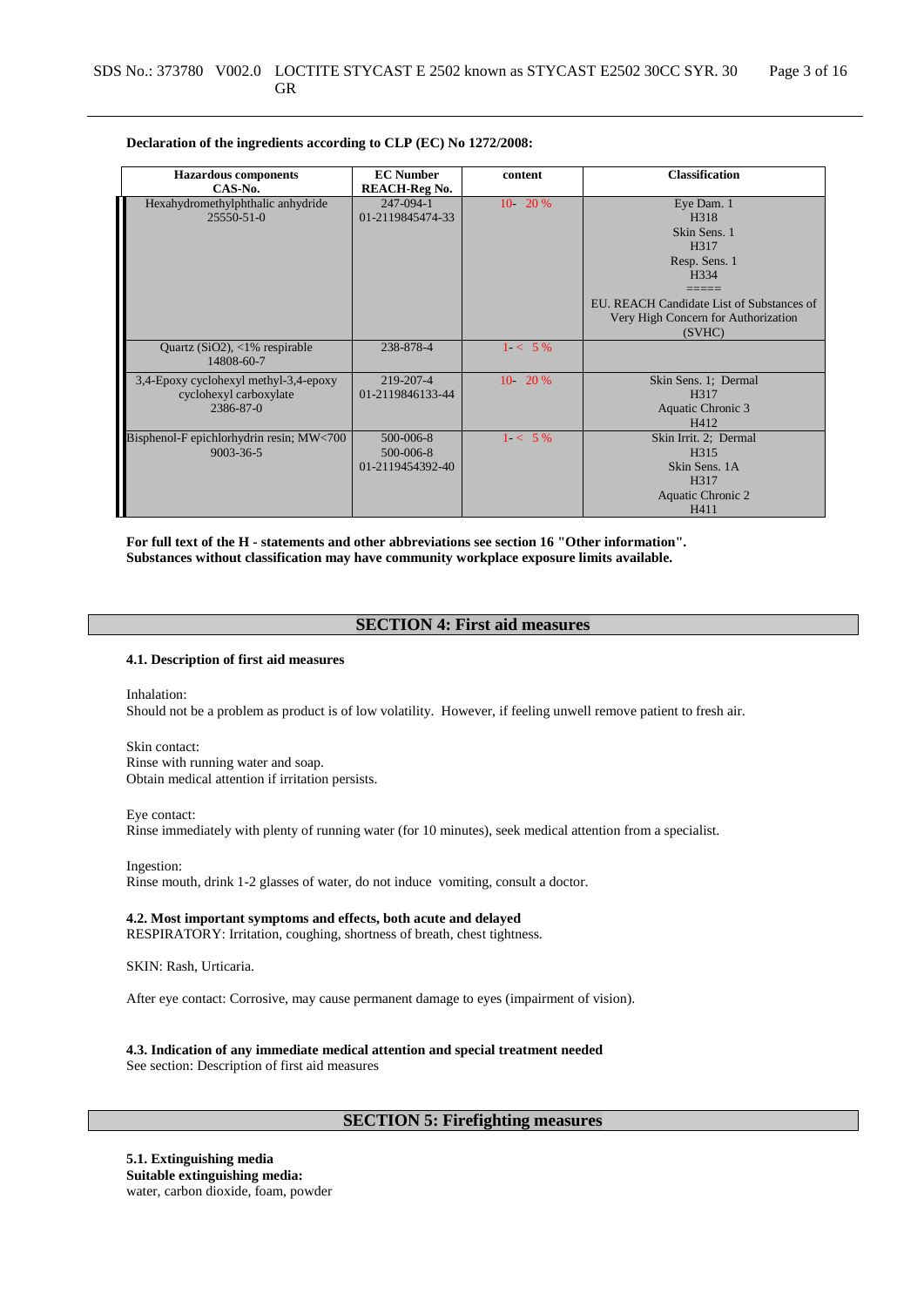#### **Extinguishing media which must not be used for safety reasons:** High pressure waterjet

**5.2. Special hazards arising from the substance or mixture**

In the event of a fire, carbon monoxide (CO), carbon dioxide (CO2) and nitrogen oxides (NOx) can be released.

# **5.3. Advice for firefighters**

Wear self-contained breathing apparatus and full protective clothing, such as turn-out gear.

#### **Additional information:**

In case of fire, keep containers cool with water spray.

## **SECTION 6: Accidental release measures**

#### **6.1. Personal precautions, protective equipment and emergency procedures**

Avoid contact with skin and eyes. Wear protective equipment. Ensure adequate ventilation.

#### **6.2. Environmental precautions**

Do not empty into drains / surface water / ground water.

#### **6.3. Methods and material for containment and cleaning up**

For small spills wipe up with paper towel and place in container for disposal. For large spills absorb onto inert absorbent material and place in sealed container for disposal. Dispose of contaminated material as waste according to Section 13.

#### **6.4. Reference to other sections**

See advice in section 8

# **SECTION 7: Handling and storage**

#### **7.1. Precautions for safe handling**

Avoid skin and eye contact. See advice in section 8

#### Hygiene measures:

Good industrial hygiene practices should be observed. Wash hands before work breaks and after finishing work. Do not eat, drink or smoke while working.

# **7.2. Conditions for safe storage, including any incompatibilities**

Ensure good ventilation/extraction. Keep container tightly sealed. Store at room temperature. Refer to Technical Data Sheet

#### **7.3. Specific end use(s)**

Epoxy adhesive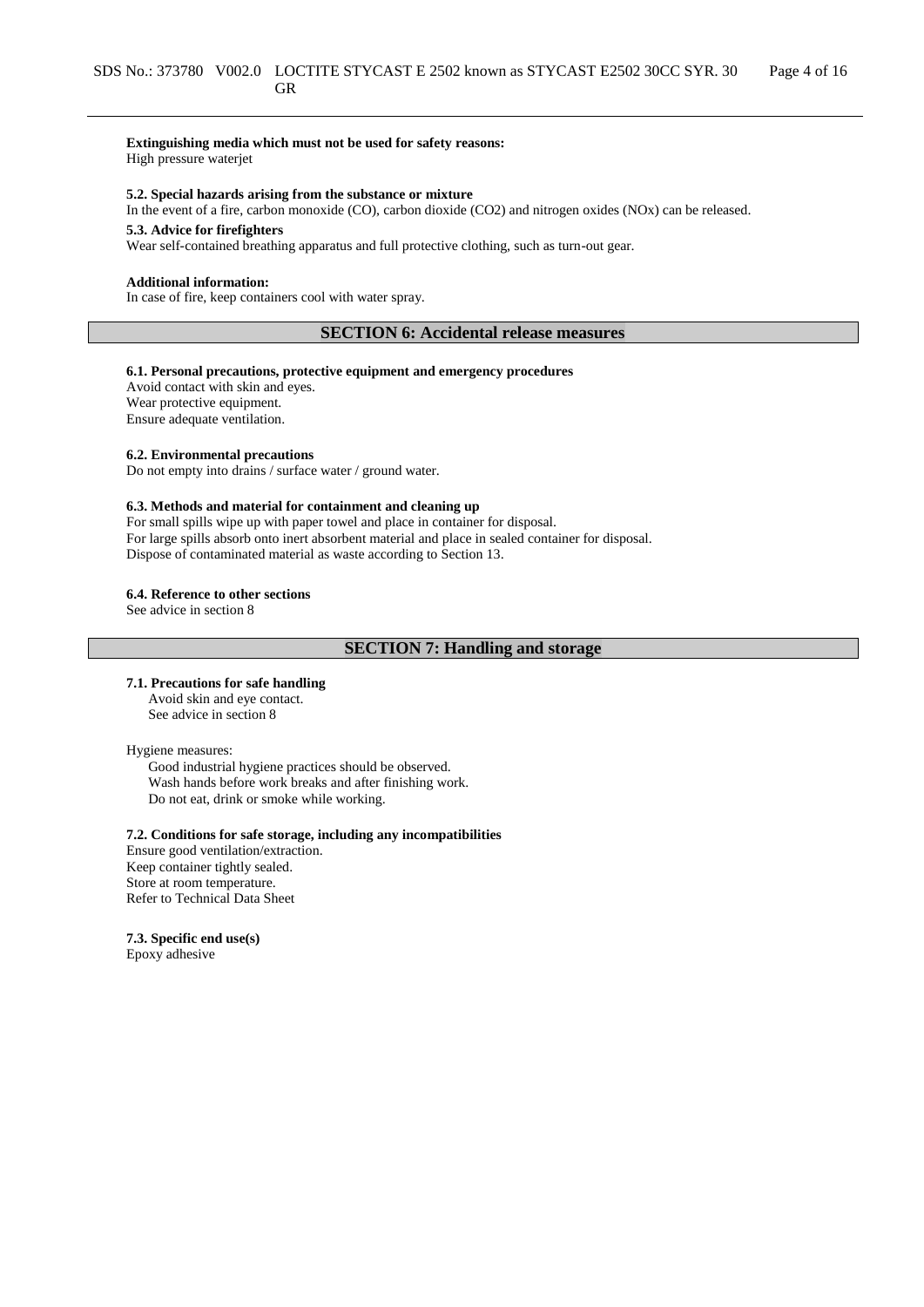# **SECTION 8: Exposure controls/personal protection**

# **8.1. Control parameters**

# **Occupational Exposure Limits**

Valid for

Great Britain

| <b>Ingredient [Regulated substance]</b>                                                                    | ppm | mg/m <sup>3</sup> | Value type                      | Short term exposure limit<br>category / Remarks | <b>Regulatory list</b> |
|------------------------------------------------------------------------------------------------------------|-----|-------------------|---------------------------------|-------------------------------------------------|------------------------|
| Silica, vitreous<br>60676-86-0<br>[SILICA, FUSED, RESPIRABLE DUST]                                         |     | 0.08              | Time Weighted Average<br>(TWA): |                                                 | EH40 WEL               |
| Quartz (SiO2)<br>14808-60-7<br>[SILICA, RESPIRABLE CRYSTALLINE]                                            |     | 0.1               | Time Weighted Average<br>(TWA): |                                                 | EH40 WEL               |
| Ouartz $(SiO2)$<br>14808-60-7<br><b>[RESPIRABLE CRYSTALLINE SILICA</b><br><b>DUST, RESPIRABLE FRACTION</b> |     | 0,1               | Time Weighted Average<br>(TWA): |                                                 | <b>EU OELIII</b>       |

## **Occupational Exposure Limits**

Valid for

Ireland

| <b>Ingredient [Regulated substance]</b>                                                                     | ppm | mg/m <sup>3</sup> | Value type                      | Short term exposure limit<br>category / Remarks | <b>Regulatory list</b> |
|-------------------------------------------------------------------------------------------------------------|-----|-------------------|---------------------------------|-------------------------------------------------|------------------------|
| Silica, vitreous<br>60676-86-0<br>[SILICA, FUSED, RESPIRABLE DUST]                                          |     | 0.08              | Time Weighted Average<br>(TWA): |                                                 | IR OEL                 |
| Ouartz $(SiO2)$<br>14808-60-7<br><b>JOUARTZ, RESPIRABLE DUST (SEE</b><br>CRYSTALLINE SILICA)]               |     | 0,1               | Time Weighted Average<br>(TWA): |                                                 | IR OEL                 |
| Ouartz $(SiO2)$<br>14808-60-7<br><b>[RESPIRABLE CRYSTALLINE SILICA</b><br><b>DUST, RESPIRABLE FRACTION]</b> |     | 0,1               | Time Weighted Average<br>(TWA): |                                                 | EU OELIII              |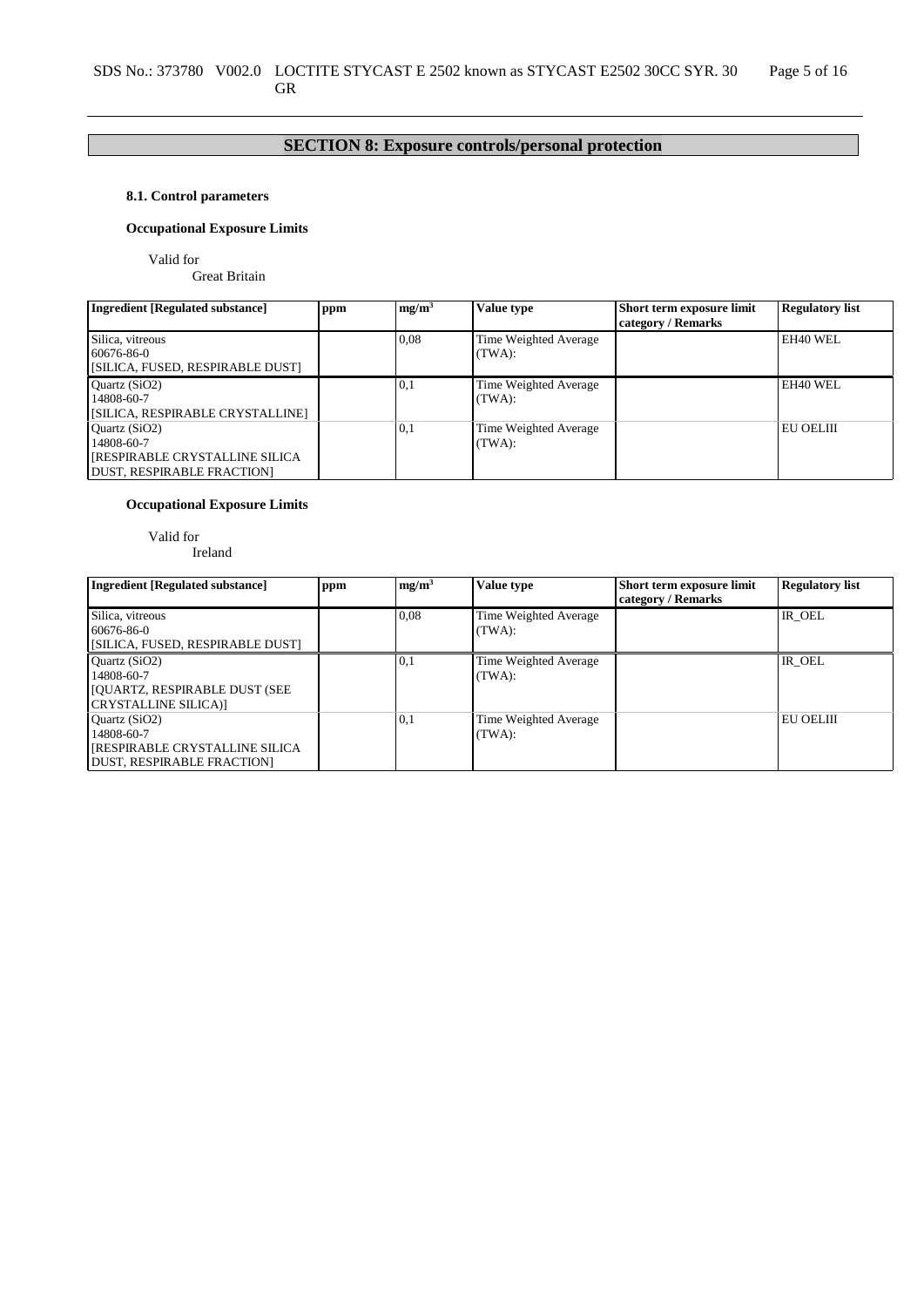# **Predicted No-Effect Concentration (PNEC):**

| Name on list                                                                                                                 | <b>Environmental Exposure</b><br>Compartment | period | <b>Value</b>        |     |                 |        | <b>Remarks</b> |
|------------------------------------------------------------------------------------------------------------------------------|----------------------------------------------|--------|---------------------|-----|-----------------|--------|----------------|
|                                                                                                                              |                                              |        | mg/l                | ppm | mg/kg           | others |                |
| Hexahydromethylphthalic anhydride<br>25550-51-0                                                                              | aqua<br>(freshwater)                         |        | $0,1$ mg/l          |     |                 |        |                |
| Hexahydromethylphthalic anhydride<br>25550-51-0                                                                              | aqua (marine<br>water)                       |        | $0,01 \text{ mg}/1$ |     |                 |        |                |
| Hexahydromethylphthalic anhydride<br>25550-51-0                                                                              | sewage<br>treatment plant<br>(STP)           |        | $2,19 \text{ mg}/1$ |     |                 |        |                |
| Hexahydromethylphthalic anhydride<br>25550-51-0                                                                              | sediment<br>(freshwater)                     |        |                     |     | $2,69$ mg/kg    |        |                |
| Hexahydromethylphthalic anhydride<br>25550-51-0                                                                              | sediment<br>(marine water)                   |        |                     |     | 0,269<br>mg/kg  |        |                |
| Hexahydromethylphthalic anhydride<br>25550-51-0                                                                              | Air                                          |        |                     |     |                 |        |                |
| Hexahydromethylphthalic anhydride<br>25550-51-0                                                                              | soil                                         |        |                     |     | 0.603<br>mg/kg  |        |                |
| Reaction product: bisphenol-F-<br>(epichlorhydrin); epoxy resin (number<br>average molecular weight $\leq$ 700)<br>9003-36-5 | aqua<br>(freshwater)                         |        | $0,003$ mg/l        |     |                 |        |                |
| Reaction product: bisphenol-F-<br>(epichlorhydrin); epoxy resin (number<br>average molecular weight $\leq$ 700)<br>9003-36-5 | aqua (marine<br>water)                       |        | 0,0003<br>mg/1      |     |                 |        |                |
| Reaction product: bisphenol-F-<br>(epichlorhydrin); epoxy resin (number<br>average molecular weight $\leq$ 700)<br>9003-36-5 | sewage<br>treatment plant<br>(STP)           |        | $10 \text{ mg}/1$   |     |                 |        |                |
| Reaction product: bisphenol-F-<br>(epichlorhydrin); epoxy resin (number<br>average molecular weight $\leq$ 700)<br>9003-36-5 | sediment<br>(freshwater)                     |        |                     |     | 0.294<br>mg/kg  |        |                |
| Reaction product: bisphenol-F-<br>(epichlorhydrin); epoxy resin (number<br>average molecular weight $\leq$ 700)<br>9003-36-5 | sediment<br>(marine water)                   |        |                     |     | 0.0294<br>mg/kg |        |                |
| Reaction product: bisphenol-F-<br>(epichlorhydrin); epoxy resin (number<br>average molecular weight $\leq$ 700)<br>9003-36-5 | soil                                         |        |                     |     | 0,237<br>mg/kg  |        |                |
| Reaction product: bisphenol-F-<br>(epichlorhydrin); epoxy resin (number<br>average molecular weight $\leq$ 700)<br>9003-36-5 | aqua<br><i>(intermittent)</i><br>releases)   |        | 0,0254<br>mg/1      |     |                 |        |                |
| Reaction product: bisphenol-F-<br>(epichlorhydrin); epoxy resin (number<br>average molecular weight $\leq$ 700)<br>9003-36-5 | Air                                          |        |                     |     |                 |        |                |
| Reaction product: bisphenol-F-<br>(epichlorhydrin); epoxy resin (number<br>average molecular weight $\leq$ 700)<br>9003-36-5 | Predator                                     |        |                     |     |                 |        |                |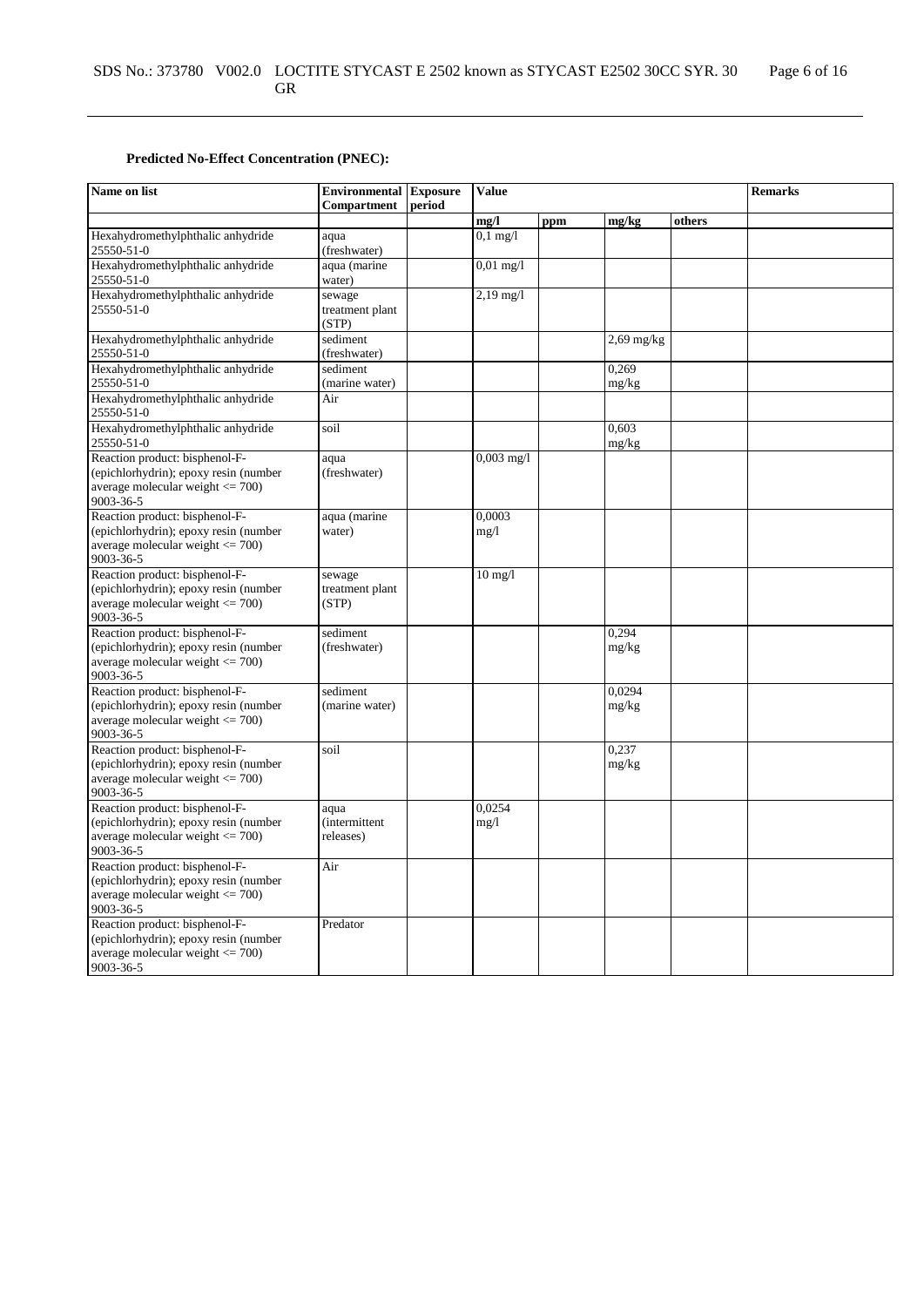#### **Derived No-Effect Level (DNEL):**

| Name on list                                                                                                                 | <b>Application</b><br>Area | Route of<br><b>Exposure</b> | <b>Health Effect</b>                        | <b>Exposure</b><br>Time | <b>Value</b>           | <b>Remarks</b> |
|------------------------------------------------------------------------------------------------------------------------------|----------------------------|-----------------------------|---------------------------------------------|-------------------------|------------------------|----------------|
| Reaction product: bisphenol-F-<br>(epichlorhydrin); epoxy resin (number<br>average molecular weight $\leq$ 700)<br>9003-36-5 | Workers                    | dermal                      | Long term<br>exposure -<br>systemic effects |                         | $104,15 \text{ mg/kg}$ |                |
| Reaction product: bisphenol-F-<br>(epichlorhydrin); epoxy resin (number<br>average molecular weight $\leq$ 700)<br>9003-36-5 | Workers                    | Inhalation                  | Long term<br>exposure -<br>systemic effects |                         | 29,39 mg/m3            |                |
| Reaction product: bisphenol-F-<br>(epichlorhydrin); epoxy resin (number<br>average molecular weight $\leq$ 700)<br>9003-36-5 | General<br>population      | dermal                      | Long term<br>exposure -<br>systemic effects |                         | $62.5$ mg/kg           |                |
| Reaction product: bisphenol-F-<br>(epichlorhydrin); epoxy resin (number<br>average molecular weight $\leq$ 700)<br>9003-36-5 | General<br>population      | Inhalation                  | Long term<br>exposure -<br>systemic effects |                         | $8,7$ mg/m $3$         |                |
| Reaction product: bisphenol-F-<br>(epichlorhydrin); epoxy resin (number<br>average molecular weight $\leq$ 700)<br>9003-36-5 | General<br>population      | oral                        | Long term<br>exposure -<br>systemic effects |                         | $6,25$ mg/kg           |                |
| Reaction product: bisphenol-F-<br>(epichlorhydrin); epoxy resin (number<br>average molecular weight $\leq$ 700)<br>9003-36-5 | Workers                    | dermal                      | Long term<br>exposure - local<br>effects    |                         | $8,3 \mu$ g/cm2        |                |

#### **Biological Exposure Indices:**

None

#### **8.2. Exposure controls:**

Engineering controls: Ensure good ventilation/extraction.

Respiratory protection: Ensure adequate ventilation. An approved mask or respirator fitted with an organic vapour cartridge should be worn if the product is used in a poorly ventilated area Filter type: A (EN 14387)

Hand protection:

Chemical-resistant protective gloves (EN 374).

Suitable materials for short-term contact or splashes (recommended: at least protection index 2, corresponding to > 30 minutes permeation time as per EN 374):

nitrile rubber (NBR; >= 0.4 mm thickness)

Suitable materials for longer, direct contact (recommended: protection index 6, corresponding to > 480 minutes permeation time as per EN 374):

nitrile rubber (NBR;  $>= 0.4$  mm thickness)

This information is based on literature references and on information provided by glove manufacturers, or is derived by analogy with similar substances. Please note that in practice the working life of chemical-resistant protective gloves may be considerably shorter than the permeation time determined in accordance with EN 374 as a result of the many influencing factors (e.g. temperature). If signs of wear and tear are noticed then the gloves should be replaced.

Eye protection:

Safety glasses with sideshields or chemical safety goggles should be worn if there is a risk of splashing. Protective eye equipment should conform to EN166.

Skin protection:

Wear suitable protective clothing.

Protective clothing should conform to EN 14605 for liquid splashes or to EN 13982 for dusts.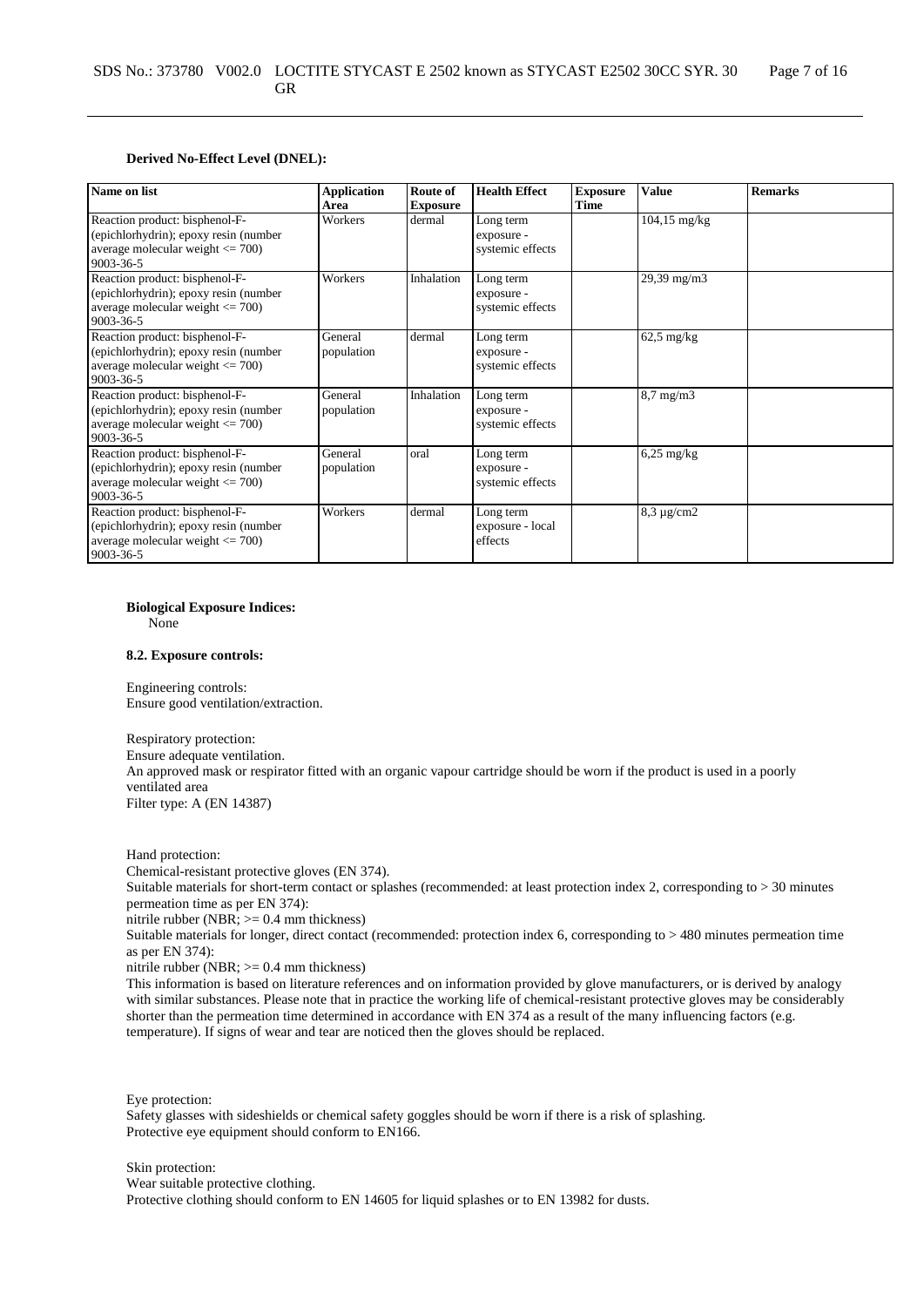Advices to personal protection equipment:

The information provided on personal protective equipment is for guidance purposes only. A full risk assessment should be conducted prior to using this product to determine the appropriate personal protective equipment to suit local conditions. Personal protective equipment should conform to the relevant EN standard.

# **SECTION 9: Physical and chemical properties**

# **9.1. Information on basic physical and chemical properties**

| Appearance                             | liquid                             |
|----------------------------------------|------------------------------------|
|                                        | black                              |
| Odor                                   | mild                               |
| Odour threshold                        | No data available / Not applicable |
|                                        |                                    |
| pH                                     | No data available / Not applicable |
| Melting point                          | No data available / Not applicable |
| Solidification temperature             | No data available / Not applicable |
| Initial boiling point                  | No data available / Not applicable |
| Flash point                            | $> 93$ °C ( $> 199.4$ °F)          |
| Evaporation rate                       | No data available / Not applicable |
| Flammability                           | No data available / Not applicable |
| <b>Explosive limits</b>                | No data available / Not applicable |
| Vapour pressure                        | No data available / Not applicable |
| Relative vapour density:               | No data available / Not applicable |
| Density                                | $1,72$ g/cm3                       |
| $\left( \right)$                       |                                    |
| <b>Bulk density</b>                    | No data available / Not applicable |
| Solubility                             | No data available / Not applicable |
| Solubility (qualitative)               | No data available / Not applicable |
| Partition coefficient: n-octanol/water | No data available / Not applicable |
| Auto-ignition temperature              | No data available / Not applicable |
| Decomposition temperature              | No data available / Not applicable |
| Viscosity                              | No data available / Not applicable |
| Viscosity (kinematic)                  | No data available / Not applicable |
| <b>Explosive properties</b>            | No data available / Not applicable |
| Oxidising properties                   | No data available / Not applicable |

#### **9.2. Other information**

No data available / Not applicable

# **SECTION 10: Stability and reactivity**

#### **10.1. Reactivity**

Reacts with alcohols and amines. Reacts with oxidants, acids and lyes Reaction with some curing agents may produce an exothermic reaction which in large masses could cause runaway polymerization.

## **10.2. Chemical stability**

Stable under recommended storage conditions.

#### **10.3. Possibility of hazardous reactions**

See section reactivity

#### **10.4. Conditions to avoid**

No decomposition if stored and applied as directed.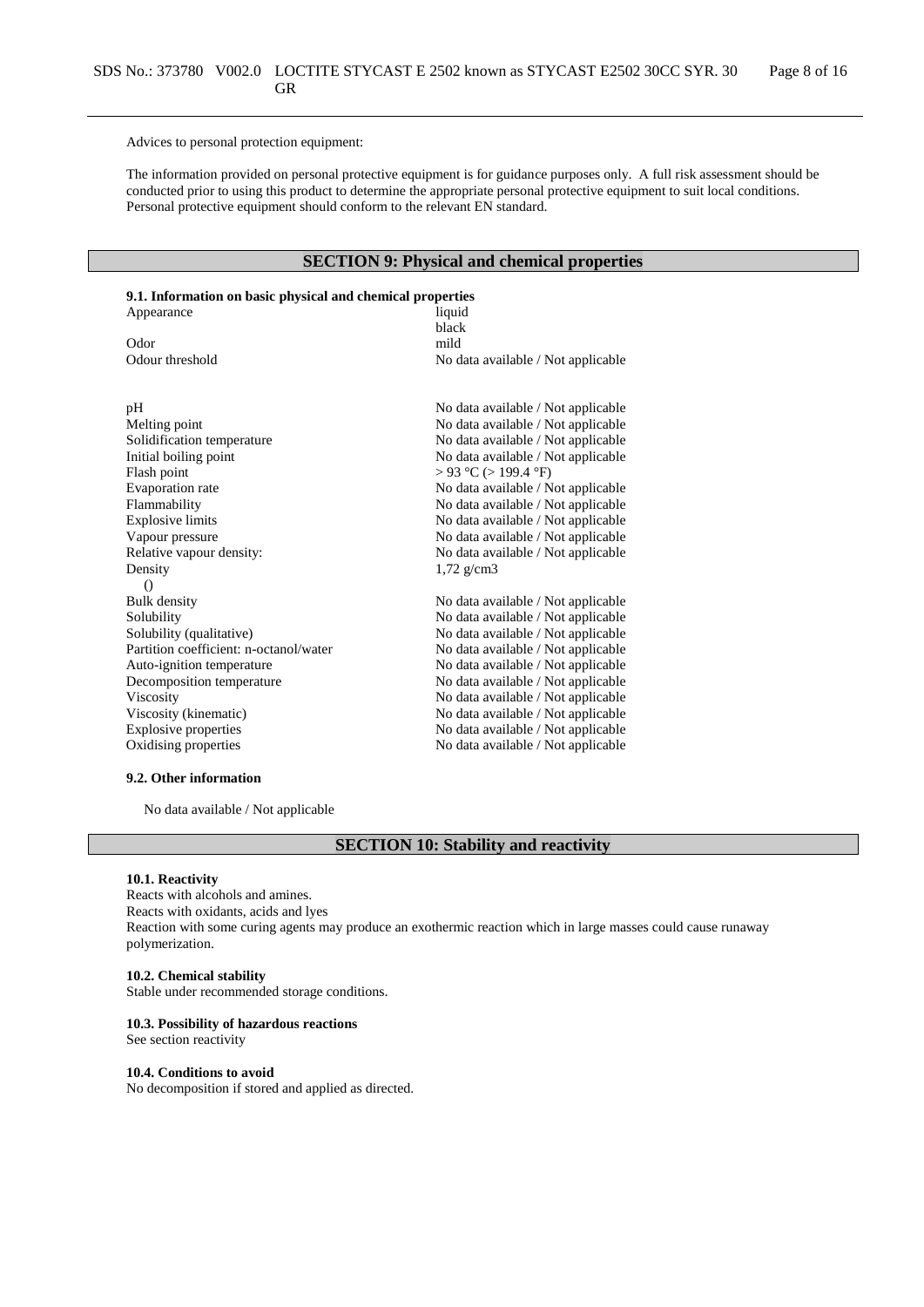## **10.5. Incompatible materials**

See section reactivity.

#### **10.6. Hazardous decomposition products**

Hydrocarbons carbon oxides. nitrogen oxides Rapid polymerisation may generate excessive heat and pressure.

# **SECTION 11: Toxicological information**

### **11.1. Information on toxicological effects**

## **Acute oral toxicity:**

The mixture is classified based on calculation method referring to the classified substances present in the mixture.

| Hazardous substances    | Value | <b>Value</b>    | <b>Species</b> | <b>Method</b>                                   |
|-------------------------|-------|-----------------|----------------|-------------------------------------------------|
| CAS-No.                 | type  |                 |                |                                                 |
| Hexahydromethylphthalic | LD50  | $>$ 2.000 mg/kg | rat            | EU Method B.1 tris (Acute Oral Toxicity)        |
| anhydride               |       |                 |                |                                                 |
| 25550-51-0              |       |                 |                |                                                 |
| Quartz $(SiO2)$ , <1%   | LD50  | $>$ 2.000 mg/kg | not specified  | not specified                                   |
| respirable              |       |                 |                |                                                 |
| 14808-60-7              |       |                 |                |                                                 |
| 3,4-Epoxy cyclohexyl    | LD50  | $5.000$ mg/kg   | rat            | OECD Guideline 401 (Acute Oral Toxicity)        |
| methyl-3,4-epoxy        |       |                 |                |                                                 |
| cyclohexyl carboxylate  |       |                 |                |                                                 |
| 2386-87-0               |       |                 |                |                                                 |
| Bisphenol-F             | LD50  | $> 5.000$ mg/kg | rat            | <b>OECD</b> Guideline 401 (Acute Oral Toxicity) |
| epichlorhydrin resin;   |       |                 |                |                                                 |
| MW<700                  |       |                 |                |                                                 |
| 9003-36-5               |       |                 |                |                                                 |

## **Acute dermal toxicity:**

The mixture is classified based on calculation method referring to the classified substances present in the mixture.

| Hazardous substances        | Value | <b>Value</b>    | <b>Species</b> | <b>Method</b>                                     |
|-----------------------------|-------|-----------------|----------------|---------------------------------------------------|
| CAS-No.                     | type  |                 |                |                                                   |
| Hexahydromethylphthalic     | LD50  | $>$ 2.000 mg/kg | rat            | OECD Guideline 402 (Acute Dermal Toxicity)        |
| anhydride                   |       |                 |                |                                                   |
| 25550-51-0                  |       |                 |                |                                                   |
| Ouartz (SiO2), $\langle$ 1% | LD50  | $>$ 2.000 mg/kg | not specified  | not specified                                     |
| respirable                  |       |                 |                |                                                   |
| 14808-60-7                  |       |                 |                |                                                   |
| 3,4-Epoxy cyclohexyl        | LD50  | $>$ 2.000 mg/kg | rat            | <b>OECD</b> Guideline 402 (Acute Dermal Toxicity) |
| methyl-3,4-epoxy            |       |                 |                |                                                   |
| cyclohexyl carboxylate      |       |                 |                |                                                   |
| 2386-87-0                   |       |                 |                |                                                   |
| Bisphenol-F                 | LD50  | $>$ 2.000 mg/kg | rat            | <b>OECD</b> Guideline 402 (Acute Dermal Toxicity) |
| epichlorhydrin resin;       |       |                 |                |                                                   |
| MW< 700                     |       |                 |                |                                                   |
| 9003-36-5                   |       |                 |                |                                                   |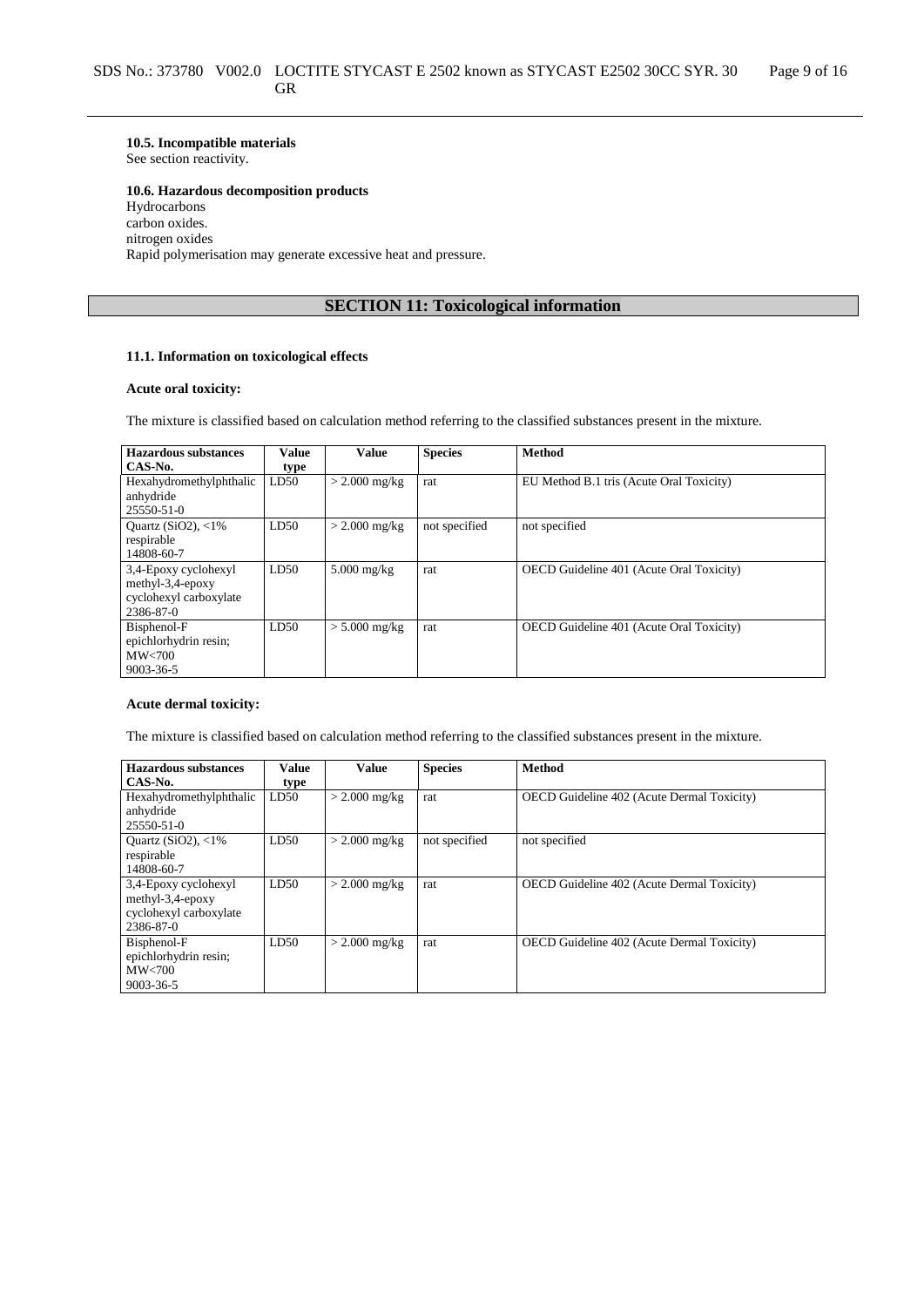#### **Acute inhalative toxicity:**

No data available.

#### **Skin corrosion/irritation:**

The mixture is classified based on calculation method referring to the classified substances present in the mixture.

| <b>Hazardous substances</b> | <b>Result</b> | <b>Exposure</b> | <b>Species</b> | <b>Method</b>                                            |
|-----------------------------|---------------|-----------------|----------------|----------------------------------------------------------|
| CAS-No.                     |               | time            |                |                                                          |
| Hexahydromethylphthalic     | moderately    | 24 h            | rabbit         | other guideline:                                         |
| anhydride                   | irritating    |                 |                |                                                          |
| 25550-51-0                  |               |                 |                |                                                          |
| Bisphenol-F                 | irritating    | 4 h             | rabbit         | OECD Guideline 404 (Acute Dermal Irritation / Corrosion) |
| epichlorhydrin resin;       |               |                 |                |                                                          |
| MW<700                      |               |                 |                |                                                          |
| 9003-36-5                   |               |                 |                |                                                          |

## **Serious eye damage/irritation:**

The mixture is classified based on calculation method referring to the classified substances present in the mixture.

| <b>Hazardous substances</b> | Result         | <b>Exposure</b> | <b>Species</b> | <b>Method</b>                                         |
|-----------------------------|----------------|-----------------|----------------|-------------------------------------------------------|
| CAS-No.                     |                | time            |                |                                                       |
| Bisphenol-F                 | not irritating |                 | rabbit         | OECD Guideline 405 (Acute Eye Irritation / Corrosion) |
| epichlorhydrin resin;       |                |                 |                |                                                       |
| MW<700                      |                |                 |                |                                                       |
| 9003-36-5                   |                |                 |                |                                                       |

### **Respiratory or skin sensitization:**

The mixture is classified based on threshold limits referring to the classified substances present in the mixture.

| <b>Hazardous substances</b><br>CAS-No.                                              | <b>Result</b> | <b>Test type</b>                      | <b>Species</b> | Method                                                             |
|-------------------------------------------------------------------------------------|---------------|---------------------------------------|----------------|--------------------------------------------------------------------|
| 3,4-Epoxy cyclohexyl<br>methyl- $3,4$ -epoxy<br>cyclohexyl carboxylate<br>2386-87-0 | sensitising   | Guinea pig maximisation<br>test       | guinea pig     | OECD Guideline 406 (Skin Sensitisation)                            |
| Bisphenol-F<br>epichlorhydrin resin;<br>MW<700<br>9003-36-5                         | sensitising   | Mouse local lymphnode<br>assay (LLNA) | mouse          | OECD Guideline 429 (Skin Sensitisation:<br>Local Lymph Node Assay) |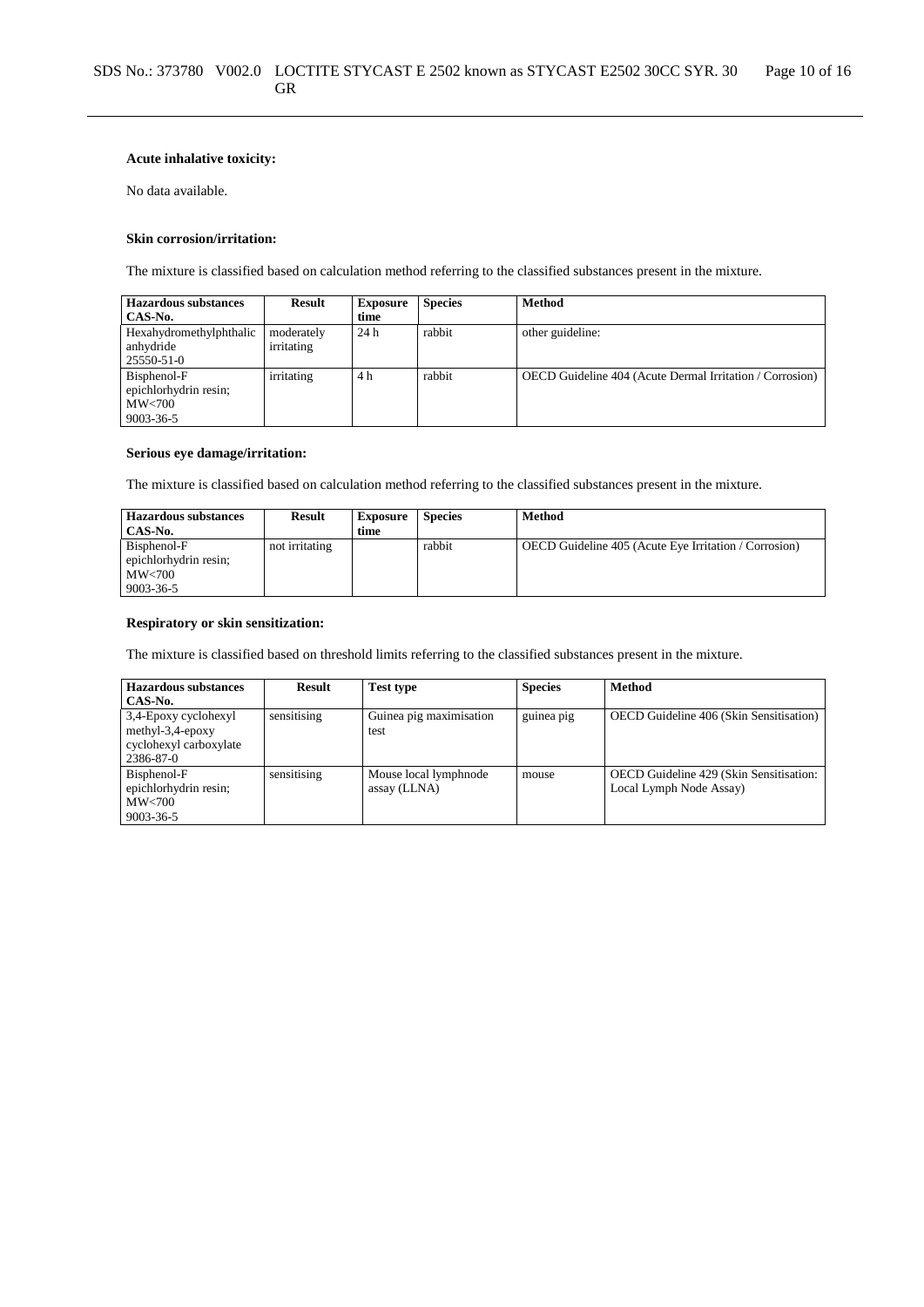## **Germ cell mutagenicity:**

The mixture is classified based on threshold limits referring to the classified substances present in the mixture.

| Hazardous substances    | <b>Result</b> | Type of study /     | <b>Metabolic</b>     | <b>Species</b> | <b>Method</b>                |
|-------------------------|---------------|---------------------|----------------------|----------------|------------------------------|
| CAS-No.                 |               | Route of            | activation /         |                |                              |
|                         |               | administration      | <b>Exposure time</b> |                |                              |
| Hexahydromethylphthalic | negative      | bacterial reverse   | with and without     |                | <b>OECD</b> Guideline 471    |
| anhydride               |               | mutation assay (e.g |                      |                | (Bacterial Reverse Mutation) |
| 25550-51-0              |               | Ames test)          |                      |                | Assay)                       |
| Hexahydromethylphthalic | negative      | in vitro mammalian  | with and without     |                | OECD Guideline 473 (In vitro |
| anhydride               |               | chromosome          |                      |                | Mammalian Chromosome         |
| 25550-51-0              |               | aberration test     |                      |                | <b>Aberration Test</b> )     |
| Hexahydromethylphthalic | negative      | mammalian cell      | with and without     |                | OECD Guideline 476 (In vitro |
| anhydride               |               | gene mutation assay |                      |                | Mammalian Cell Gene          |
| $25550 - 51 - 0$        |               |                     |                      |                | <b>Mutation Test)</b>        |
| Bisphenol-F             | positive      | bacterial reverse   | with and without     |                | <b>OECD</b> Guideline 471    |
| epichlorhydrin resin;   |               | mutation assay (e.g |                      |                | (Bacterial Reverse Mutation  |
| MW<700                  |               | Ames test)          |                      |                | Assay)                       |
| 9003-36-5               |               |                     |                      |                |                              |
| Bisphenol-F             | negative      | oral: gavage        |                      | mouse          | <b>OECD</b> Guideline 474    |
| epichlorhydrin resin;   |               |                     |                      |                | (Mammalian Erythrocyte)      |
| MW<700                  |               |                     |                      |                | Micronucleus Test)           |
| 9003-36-5               |               |                     |                      |                |                              |
| Bisphenol-F             | negative      | oral: gavage        |                      | rat            | <b>OECD</b> Guideline 486    |
| epichlorhydrin resin;   |               |                     |                      |                | (Unscheduled DNA Synthesis)  |
| MW<700                  |               |                     |                      |                | (UDS) Test with Mammalian    |
| 9003-36-5               |               |                     |                      |                | Liver Cells in vivo)         |

## **Carcinogenicity**

No data available.

## **Reproductive toxicity:**

The mixture is classified based on threshold limits referring to the classified substances present in the mixture.

| Hazardous substances    | <b>Result / Value</b> | <b>Test type</b> | Route of     | <b>Species</b> | <b>Method</b>            |
|-------------------------|-----------------------|------------------|--------------|----------------|--------------------------|
| CAS-No.                 |                       |                  | application  |                |                          |
| Hexahydromethylphthalic | NOAEL $P$ 450 mg/kg   | screening        | oral: gavage | rat            | OECD Guideline 421       |
| anhydride               |                       |                  |              |                | (Reproduction /          |
| 25550-51-0              |                       |                  |              |                | Developmental Toxicity   |
|                         |                       |                  |              |                | Screening Test)          |
| Bisphenol-F             | NOAEL $P > 750$ mg/kg | two-             | oral: gavage | rat            | OECD Guideline 416 (Two- |
| epichlorhydrin resin;   |                       | generation       |              |                | Generation Reproduction  |
| MW<700                  | NOAEL $F1$ 750 mg/kg  | study            |              |                | <b>Toxicity Study</b> )  |
| $9003 - 36 - 5$         |                       |                  |              |                |                          |
|                         | NOAEL $F2$ 750 mg/kg  |                  |              |                |                          |
|                         |                       |                  |              |                |                          |

#### **STOT-single exposure:**

No data available.

## **STOT-repeated exposure::**

The mixture is classified based on threshold limits referring to the classified substances present in the mixture.

| Hazardous substances    | <b>Result / Value</b>     | Route of     | <b>Exposure time</b> / | <b>Species</b> | Method                    |
|-------------------------|---------------------------|--------------|------------------------|----------------|---------------------------|
| CAS-No.                 |                           | application  | <b>Frequency of</b>    |                |                           |
|                         |                           |              | treatment              |                |                           |
| Hexahydromethylphthalic | NOAEL $450 \text{ mg/kg}$ | oral: gavage | 28d                    | rat            | OECD Guideline 407        |
| anhydride               |                           |              | once a day, 7 days a   |                | (Repeated Dose 28-Day)    |
| 25550-51-0              |                           |              | week                   |                | Oral Toxicity in Rodents) |
| Bisphenol-F             | NOAEL $250 \text{ mg/kg}$ | oral: gavage | 13 w                   | rat            | OECD Guideline 408        |
| epichlorhydrin resin;   |                           |              | daily                  |                | (Repeated Dose 90-Day)    |
| $\text{MW}$ <700        |                           |              |                        |                | Oral Toxicity in Rodents) |
| 9003-36-5               |                           |              |                        |                |                           |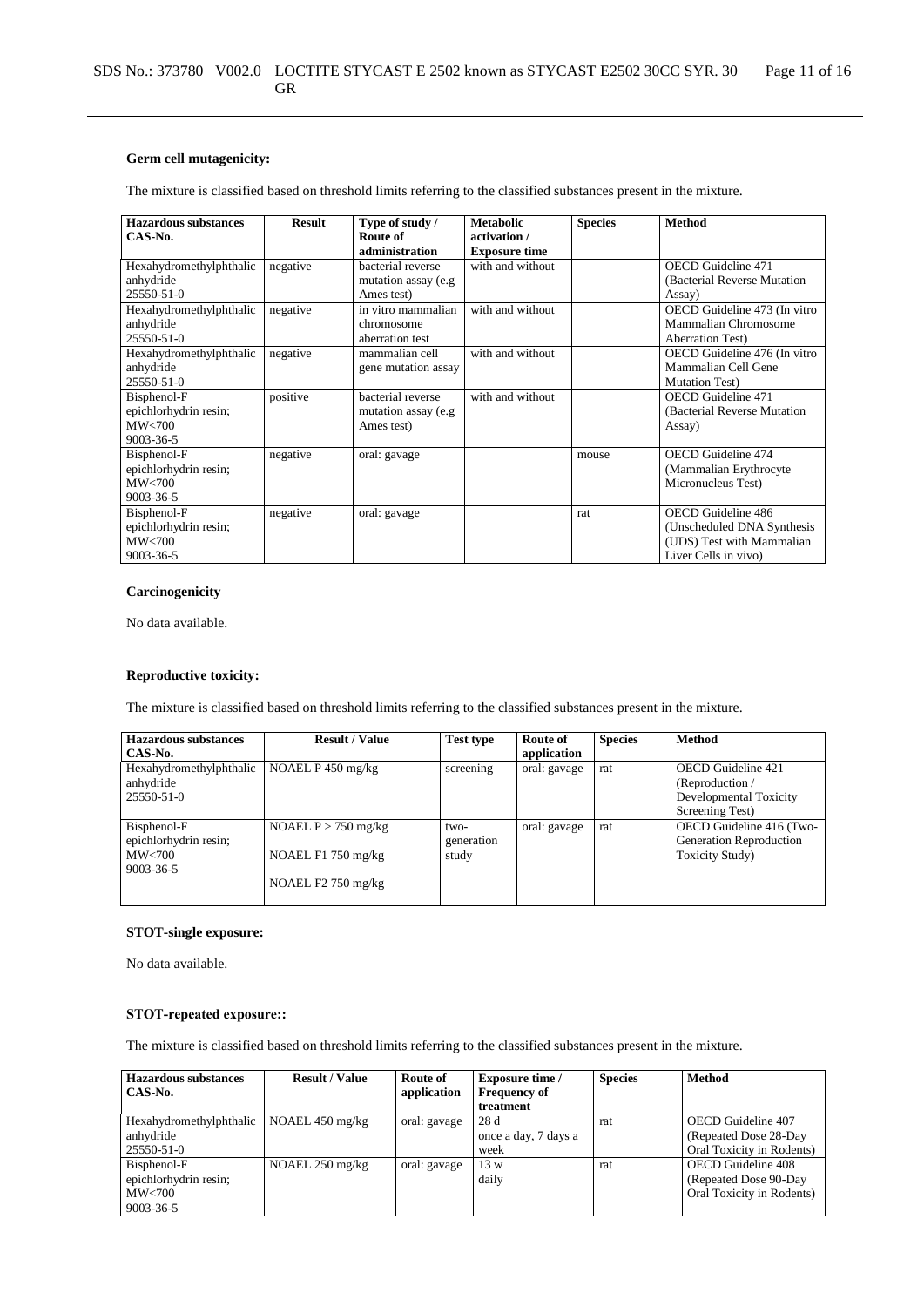### **Aspiration hazard:**

No data available.

# **SECTION 12: Ecological information**

#### **General ecological information:**

Do not empty into drains / surface water / ground water.

## **12.1. Toxicity**

## **Toxicity (Fish):**

The mixture is classified based on calculation method referring to the classified substances present in the mixture.

| <b>Hazardous substances</b>                                                      | Value | <b>Value</b>       | <b>Exposure time Species</b> |                     | <b>Method</b>                                             |
|----------------------------------------------------------------------------------|-------|--------------------|------------------------------|---------------------|-----------------------------------------------------------|
| CAS-No.                                                                          | type  |                    |                              |                     |                                                           |
| Hexahydromethylphthalic<br>anhydride<br>25550-51-0                               | LC50  | $500$ mg/l         | 48h                          | Oryzias latipes     | OECD Guideline 203 (Fish,<br><b>Acute Toxicity Test</b> ) |
| Quartz ( $SiO2$ ), <1% respirable LC50<br>14808-60-7                             |       | $> 1.000$ mg/l     |                              |                     | OECD Guideline 203 (Fish,<br><b>Acute Toxicity Test)</b>  |
| 3,4-Epoxy cyclohexyl methyl-<br>3,4-epoxy cyclohexyl<br>carboxylate<br>2386-87-0 | LC50  | 24 mg/l            | 96 h                         | Oncorhynchus mykiss | OECD Guideline 203 (Fish,<br><b>Acute Toxicity Test)</b>  |
| Bisphenol-F epichlorhydrin<br>resin; $MW<700$<br>9003-36-5                       | LC50  | $5.7 \text{ mg}/l$ | 96 h                         | Leuciscus idus      | OECD Guideline 203 (Fish,<br><b>Acute Toxicity Test</b> ) |

### **Toxicity (Daphnia):**

The mixture is classified based on calculation method referring to the classified substances present in the mixture.

| <b>Hazardous substances</b>                  | Value | Value                | <b>Exposure time Species</b> |               | <b>Method</b>               |
|----------------------------------------------|-------|----------------------|------------------------------|---------------|-----------------------------|
| CAS-No.                                      | type  |                      |                              |               |                             |
| Hexahydromethylphthalic                      | EC50  | $> 100 \text{ mg/l}$ | 48 h                         | Daphnia magna | <b>OECD</b> Guideline 202   |
| anhydride                                    |       |                      |                              |               | (Daphnia sp. Acute          |
| 25550-51-0                                   |       |                      |                              |               | Immobilisation Test)        |
| Quartz (SiO2), $\langle 1\%$ respirable EC50 |       | $1.000$ mg/l         |                              | Daphnia magna | <b>OECD</b> Guideline 202   |
| 14808-60-7                                   |       |                      |                              |               | (Daphnia sp. Acute          |
|                                              |       |                      |                              |               | <b>Immobilisation Test)</b> |
| 3,4-Epoxy cyclohexyl methyl-                 | EC50  | 40 mg/l              | 48 h                         | Daphnia magna | <b>OECD</b> Guideline 202   |
| 3,4-epoxy cyclohexyl                         |       |                      |                              |               | (Daphnia sp. Acute          |
| carboxylate                                  |       |                      |                              |               | Immobilisation Test)        |
| 2386-87-0                                    |       |                      |                              |               |                             |
| Bisphenol-F epichlorhydrin                   | EC50  | $2,55 \text{ mg}/1$  | 48 h                         | Daphnia magna | <b>OECD</b> Guideline 202   |
| resin; MW<700                                |       |                      |                              |               | (Daphnia sp. Acute          |
| 9003-36-5                                    |       |                      |                              |               | Immobilisation Test)        |

#### **Chronic toxicity to aquatic invertebrates**

The mixture is classified based on calculation method referring to the classified substances present in the mixture.

| <b>Hazardous substances</b> | Value       | Value              | <b>Exposure time Species</b> |               | Method                    |
|-----------------------------|-------------|--------------------|------------------------------|---------------|---------------------------|
| CAS No.                     | type        |                    |                              |               |                           |
| Bisphenol-F epichlorhydrin  | <b>NOEC</b> | $0.3 \text{ mg}/l$ | 21 d                         | Daphnia magna | OECD 211 (Daphnia)        |
| resin: $MW<700$             |             |                    |                              |               | magna, Reproduction Test) |
| 9003-36-5                   |             |                    |                              |               |                           |

**Toxicity (Algae):**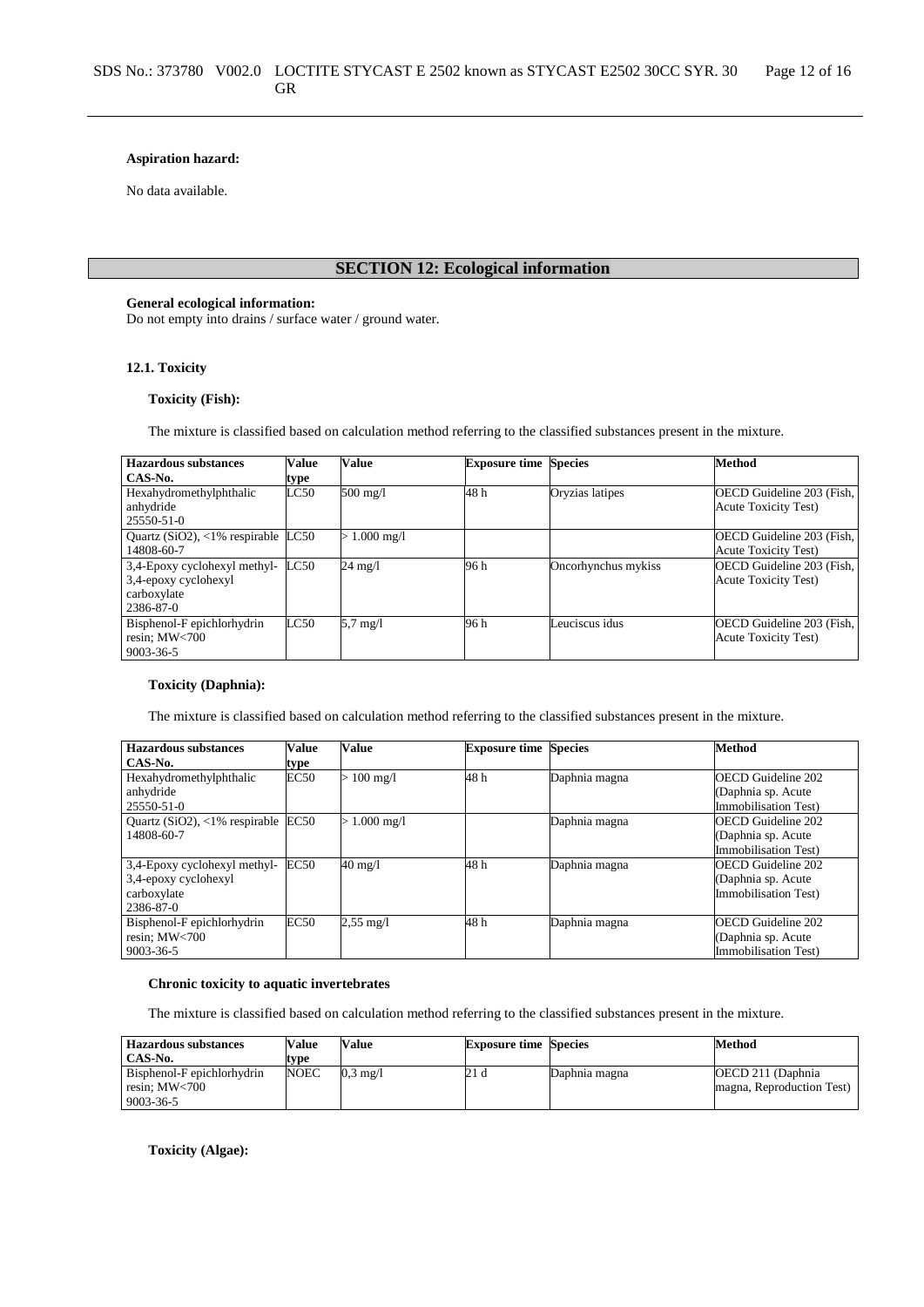| <b>Hazardous substances</b>      | Value            | Value                | <b>Exposure time</b> | <b>Species</b>                  | Method                    |
|----------------------------------|------------------|----------------------|----------------------|---------------------------------|---------------------------|
| CAS-No.                          | type             |                      |                      |                                 |                           |
| Hexahydromethylphthalic          | EC50             | $135 \text{ mg}/1$   | 72 h                 | Pseudokirchneriella subcapitata | OECD Guideline 201 (Alga, |
| anhydride                        |                  |                      |                      |                                 | Growth Inhibition Test)   |
| 25550-51-0                       |                  |                      |                      |                                 |                           |
| Hexahydromethylphthalic          | <b>NOEC</b>      | $32 \text{ mg/l}$    | 72 h                 | Pseudokirchneriella subcapitata | OECD Guideline 201 (Alga, |
| anhydride                        |                  |                      |                      |                                 | Growth Inhibition Test)   |
| 25550-51-0                       |                  |                      |                      |                                 |                           |
| Quartz $(SiO2)$ , <1% respirable | EC <sub>50</sub> | $> 1.000$ mg/l       |                      |                                 | OECD Guideline 201 (Alga, |
| 14808-60-7                       |                  |                      |                      |                                 | Growth Inhibition Test)   |
| 3,4-Epoxy cyclohexyl methyl-     | <b>EC50</b>      | $> 110 \text{ mg/l}$ | 72 h                 | Pseudokirchneriella subcapitata | OECD Guideline 201 (Alga, |
| 3,4-epoxy cyclohexyl             |                  |                      |                      |                                 | Growth Inhibition Test)   |
| carboxylate                      |                  |                      |                      |                                 |                           |
| 2386-87-0                        |                  |                      |                      |                                 |                           |
| 3,4-Epoxy cyclohexyl methyl-     | <b>NOEC</b>      | $30 \text{ mg/l}$    | 72 h                 | Pseudokirchneriella subcapitata | OECD Guideline 201 (Alga, |
| 3,4-epoxy cyclohexyl             |                  |                      |                      |                                 | Growth Inhibition Test)   |
| carboxylate                      |                  |                      |                      |                                 |                           |
| 2386-87-0                        |                  |                      |                      |                                 |                           |
| Bisphenol-F epichlorhydrin       | <b>EC50</b>      | $1.8 \text{ mg}/1$   | 72 h                 | Pseudokirchneriella subcapitata | OECD Guideline 201 (Alga, |
| resin; MW<700                    |                  |                      |                      |                                 | Growth Inhibition Test)   |
| 9003-36-5                        |                  |                      |                      |                                 |                           |

# **Toxicity to microorganisms**

The mixture is classified based on calculation method referring to the classified substances present in the mixture.

| <b>Hazardous substances</b>          | <b>Value</b> | Value                | <b>Exposure time Species</b> |                                                  | <b>Method</b>                        |
|--------------------------------------|--------------|----------------------|------------------------------|--------------------------------------------------|--------------------------------------|
| CAS-No.                              | type         |                      |                              |                                                  |                                      |
| Hexahydromethylphthalic              | EC20         | $95.3 \text{ mg}/1$  | 3 h                          | activated sludge, domestic                       | <b>OECD</b> Guideline 209            |
| anhydride                            |              |                      |                              |                                                  | (Activated Sludge,                   |
| 25550-51-0                           |              |                      |                              |                                                  | <b>Respiration Inhibition Test</b> ) |
| Quartz $(SiO2)$ , <1% respirable ECO |              | $1.000 \text{ mg}/1$ |                              |                                                  | not specified                        |
| 14808-60-7                           |              |                      |                              |                                                  |                                      |
| 3,4-Epoxy cyclohexyl methyl-         | EC10         | 409 mg/l             | 3 h                          | activated sludge of a                            | <b>OECD</b> Guideline 209            |
| 3,4-epoxy cyclohexyl                 |              |                      |                              | predominantly domestic sewage (Activated Sludge, |                                      |
| carboxylate                          |              |                      |                              |                                                  | <b>Respiration Inhibition Test)</b>  |
| 2386-87-0                            |              |                      |                              |                                                  |                                      |
| Bisphenol-F epichlorhydrin           | IC50         | $>100 \text{ mg/l}$  | 3 h                          | activated sludge, industrial                     | other guideline:                     |
| resin: $MW<700$                      |              |                      |                              |                                                  |                                      |
| 9003-36-5                            |              |                      |                              |                                                  |                                      |

# **12.2. Persistence and degradability**

The product is not biodegradable.

| <b>Hazardous substances</b>  | <b>Result</b>              | <b>Test type</b> | <b>Degradability</b> | <b>Exposure</b> | <b>Method</b>                   |
|------------------------------|----------------------------|------------------|----------------------|-----------------|---------------------------------|
| CAS-No.                      |                            |                  |                      | time            |                                 |
| Hexahydromethylphthalic      | not readily biodegradable. | aerobic          | 2 %                  | 28 d            | OECD Guideline 301 F (Ready     |
| anhydride                    |                            |                  |                      |                 | Biodegradability: Manometric    |
| $25550 - 51 - 0$             |                            |                  |                      |                 | <b>Respirometry Test)</b>       |
| 3,4-Epoxy cyclohexyl methyl- | not readily biodegradable. | aerobic          | 71 %                 | 28d             | OECD Guideline 301 B (Ready     |
| 3,4-epoxy cyclohexyl         |                            |                  |                      |                 | Biodegradability: CO2 Evolution |
| carboxylate                  |                            |                  |                      |                 | Test)                           |
| 2386-87-0                    |                            |                  |                      |                 |                                 |
| Bisphenol-F epichlorhydrin   | not readily biodegradable. | aerobic          | $0\%$                | 28d             | OECD Guideline 301 D (Ready     |
| resin; $MW<700$              |                            |                  |                      |                 | Biodegradability: Closed Bottle |
| 9003-36-5                    |                            |                  |                      |                 | Test)                           |

# **12.3. Bioaccumulative potential**

No data available.

| <b>Hazardous substances</b><br>CAS-No. | <b>Bioconcentratio</b><br>n factor (BCF) | <b>Exposure time   Temperature</b> | <b>Species</b> | Method                              |
|----------------------------------------|------------------------------------------|------------------------------------|----------------|-------------------------------------|
| Hexahydromethylphthalic                | 11.12                                    |                                    | calculated     | <b>OSAR</b> (Quantitative Structure |
| anhydride                              |                                          |                                    |                | <b>Activity Relationship</b> )      |
| 25550-51-0                             |                                          |                                    |                |                                     |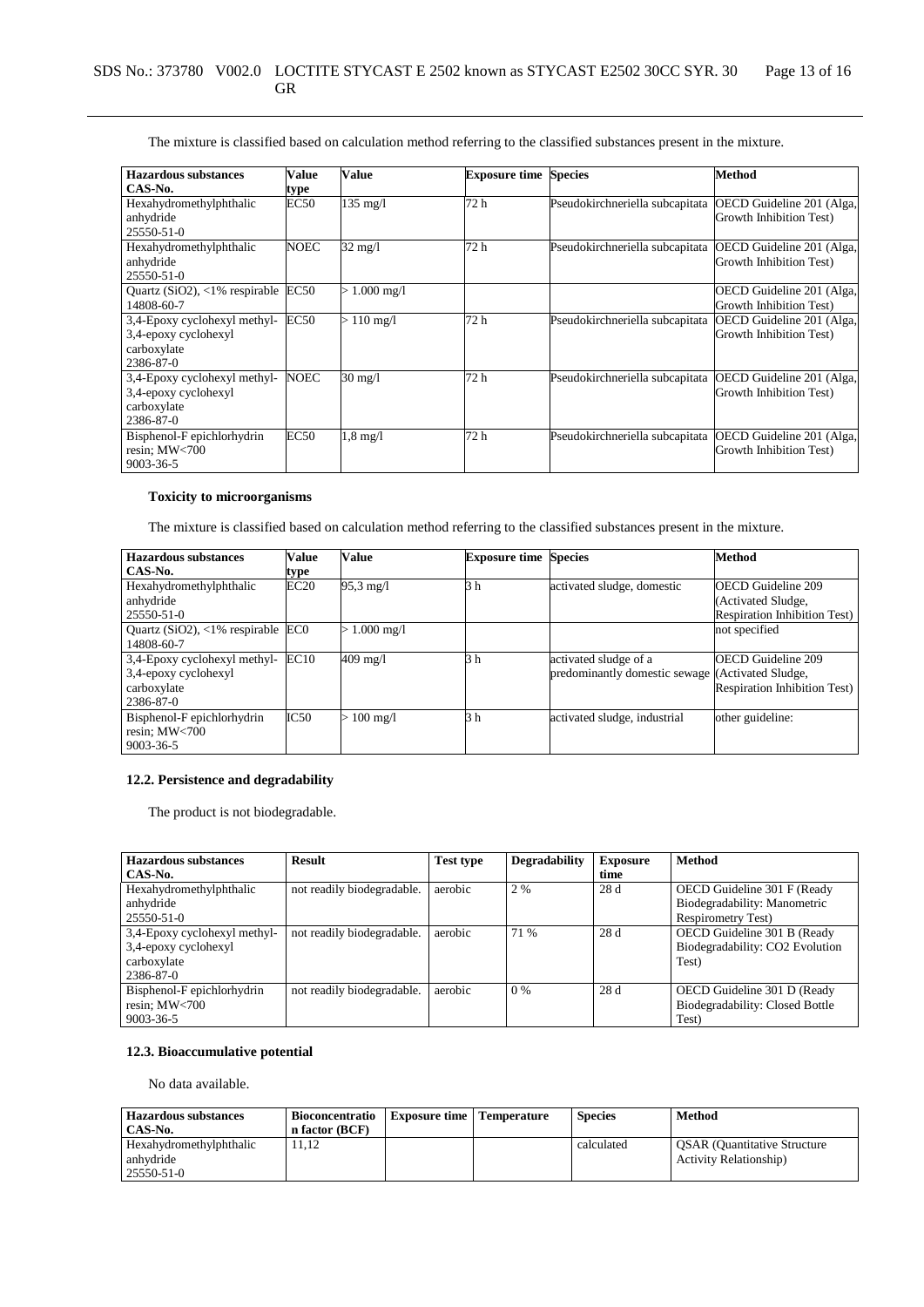### **12.4. Mobility in soil**

Cured adhesives are immobile.

| <b>Hazardous substances</b>  | LogPow      | Temperature    | <b>Method</b>                                                        |
|------------------------------|-------------|----------------|----------------------------------------------------------------------|
| CAS-No.                      |             |                |                                                                      |
| Hexahydromethylphthalic      | 2.59        | $25^{\circ}$ C | <b>OSAR</b> (Quantitative Structure Activity Relationship)           |
| anhydride                    |             |                |                                                                      |
| 25550-51-0                   |             |                |                                                                      |
| 3,4-Epoxy cyclohexyl methyl- | 1,34        | $20^{\circ}$ C | OECD Guideline 107 (Partition Coefficient (n-octanol / water), Shake |
| 3,4-epoxy cyclohexyl         |             |                | Flask Method)                                                        |
| carboxylate                  |             |                |                                                                      |
| 2386-87-0                    |             |                |                                                                      |
| Bisphenol-F epichlorhydrin   | $2.7 - 3.6$ |                | OECD Guideline 117 (Partition Coefficient (n-octanol / water), HPLC  |
| resin; MW<700                |             |                | Method)                                                              |
| 9003-36-5                    |             |                |                                                                      |

### **12.5. Results of PBT and vPvB assessment**

| <b>Hazardous substances</b>              | PBT / vPvB                                                                               |
|------------------------------------------|------------------------------------------------------------------------------------------|
| CAS-No.                                  |                                                                                          |
| Hexahydromethylphthalic anhydride        | Not fulfilling Persistent, Bioaccumulative and Toxic (PBT), very Persistent and very     |
| 25550-51-0                               | Bioaccumulative (vPvB) criteria.                                                         |
| Quartz $(SiO2)$ , <1% respirable         | According to Annex XIII of regulation (EC) 1907/2006 a PBT and vPvB assessment shall not |
| 14808-60-7                               | be conducted for inorganic substances.                                                   |
| Bisphenol-F epichlorhydrin resin; MW<700 | Not fulfilling Persistent, Bioaccumulative and Toxic (PBT), very Persistent and very     |
| 9003-36-5                                | Bioaccumulative (vPvB) criteria.                                                         |

#### **12.6. Other adverse effects**

No data available.

# **SECTION 13: Disposal considerations**

#### **13.1. Waste treatment methods**

Product disposal:

Do not empty into drains / surface water / ground water. Dispose of in accordance with local and national regulations.

#### Disposal of uncleaned packages:

After use, tubes, cartons and bottles containing residual product should be disposed of as chemically contaminated waste in an authorised legal land fill site or incinerated.

Waste code

08 04 09 waste adhesives and sealants containing organic solvents and other dangerous substances

The valid EWC waste code numbers are source-related. The manufacturer is therefore unable to specify EWC waste codes for the articles or products used in the various sectors. The EWC codes listed are intended as a recommendation for users. We will be happy to advise you.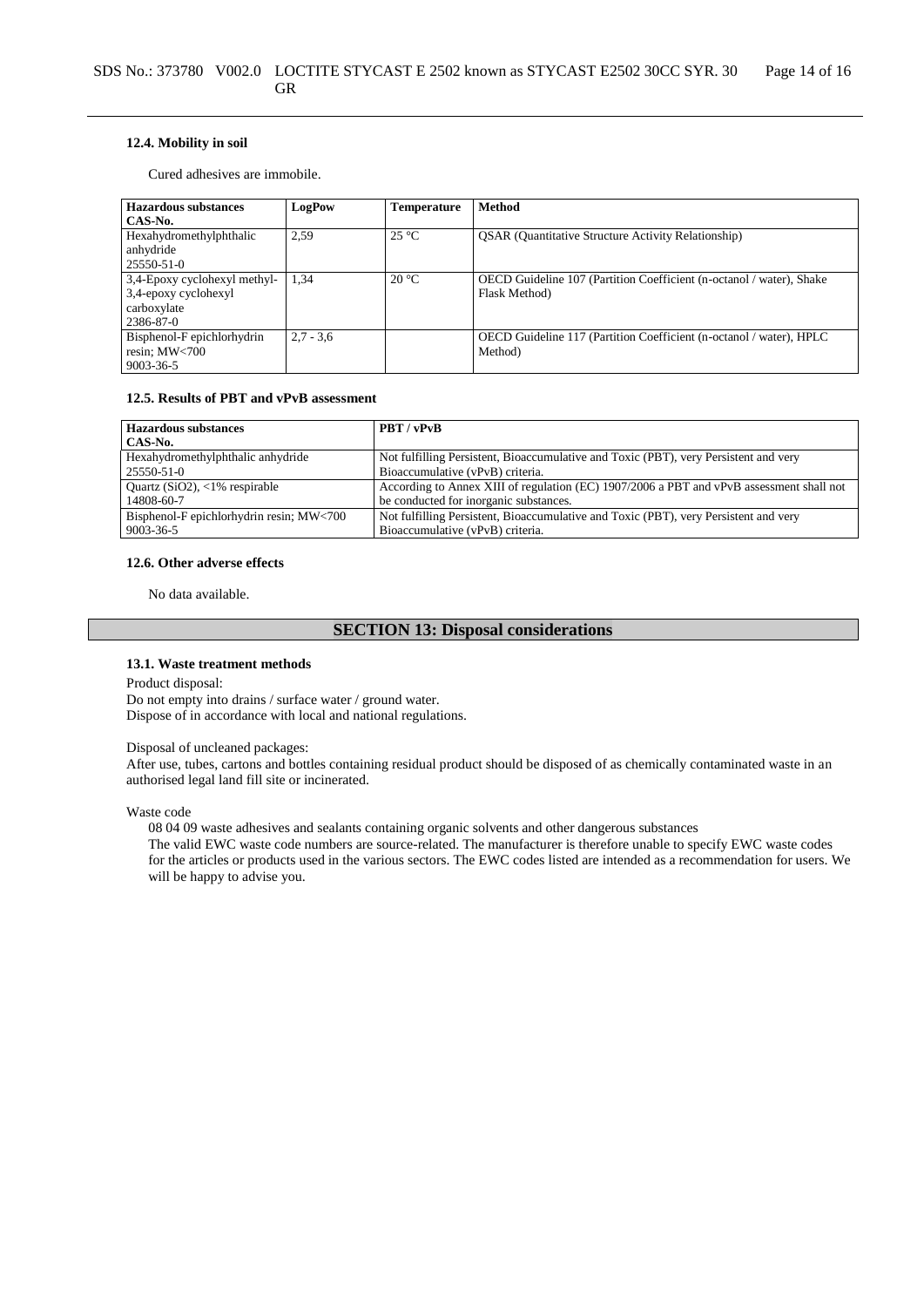|       | <b>SECTION 14: Transport information</b>                           |
|-------|--------------------------------------------------------------------|
| 14.1. | <b>UN</b> number                                                   |
|       | Not hazardous according to RID, ADR, ADN, IMDG, IATA-DGR.          |
| 14.2. | UN proper shipping name                                            |
|       | Not hazardous according to RID, ADR, ADN, IMDG, IATA-DGR.          |
| 14.3. | <b>Transport hazard class(es)</b>                                  |
|       | Not hazardous according to RID, ADR, ADN, IMDG, IATA-DGR.          |
| 14.4. | Packing group                                                      |
|       | Not hazardous according to RID, ADR, ADN, IMDG, IATA-DGR.          |
| 14.5. | <b>Environmental hazards</b>                                       |
|       | Not hazardous according to RID, ADR, ADN, IMDG, IATA-DGR.          |
| 14.6. | Special precautions for user                                       |
|       | Not hazardous according to RID, ADR, ADN, IMDG, IATA-DGR.          |
| 14.7. | Transport in bulk according to Annex II of Marpol and the IBC Code |
|       | not applicable                                                     |

# **SECTION 15: Regulatory information**

**15.1. Safety, health and environmental regulations/legislation specific for the substance or mixture**

VOC content (2010/75/EC)  $< 3 %$ 

**15.2. Chemical safety assessment**

A chemical safety assessment has not been carried out.